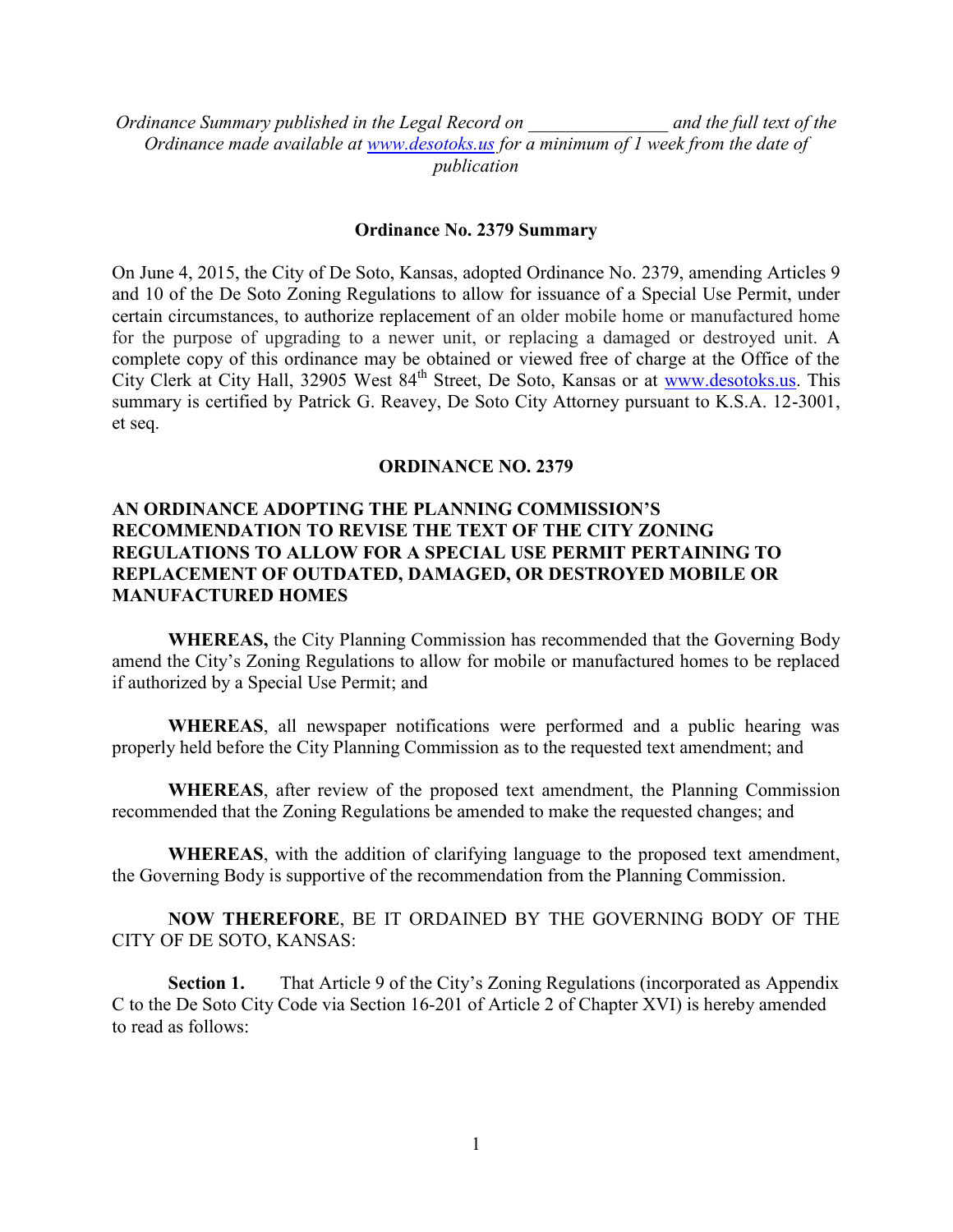#### **ARTICLE 9. NONCONFORMITIES**

#### **1. General.**

Nonconformities are of three types: nonconforming, buildable lot or tract, nonconforming structures and nonconforming uses. A definition of each type is as follows:

A. Nonconforming Buildable Lot or Tract: An unimproved lot which is part of a recorded subdivision or a tract of land, the deed to which was recorded prior to the adoption of zoning regulations (November 16, 1978) or prior to annexation into the City, and neither said lot nor tract complies with the lot width or area requirements for any permitted use in the district in which it is located.

B. Nonconforming Structure: An existing structure which does not comply with the height or yard requirements which are applicable to new structures in the zoning district in which it is located.

C. Nonconforming Use: An existing use of a structure or of land which does not comply with the use regulations applicable to new uses in the zoning district in which it is located.

## **2. Nonconforming Buildable Lot or Tract.**

The Building Inspector shall issue a building permit for any nonconforming buildable lot or tract, provided that:

A. Said lot or tract is shown by a recorded plat or deed to have been owned separately and individually from adjoining lots or tracts of land at a time when the creation of a lot or tract of such size and width at such location would not have been prohibited by any zoning regulations, and

B. Said lot or tract has remained in separate and individual ownership from adjoining lots or tracts of land continuously during the entire time that the creation of such lot or tract has been prohibited by the applicable zoning regulations, and

C. Said lot or tract can meet all yard regulations for the district in which it is located, and

D. Said lot or tract can meet minimum standards for sewage treatment as required by the Subdivision Regulations.

#### **3. Nonconforming Structures.**

A. Authority to Continue: Any structure which is devoted to a use which is permitted in the zoning district in which it is located, but which is located on a lot or tract which does not comply with the applicable yard and height regulations, may be continued, so long as it remains otherwise lawful.

B. Enlargement, Repair, Alterations: Any nonconforming structure may be enlarged, maintained, repaired or remodeled; provided, however, no such enlargement, maintenance, repair or remodeling shall either create any additional nonconformity or increase the degree of existing nonconformity of all or any part of such structure; provided further, existing mobile home parks not meeting the requirements of these regulations shall be declared nonconforming and shall not be permitted to add spaces or make any improvements inconsistent with the terms and conditions of these regulations.

C. Damage or Destruction: In the event that any nonconforming structure is damaged or destroyed, by any means, to the extent of more than 50 percent of its appraised value, such structure shall not be restored unless it shall thereafter conform to the regulations for the zoning district in which it is located. When a structure is damaged to the extent of 50 percent or less, no repairs or restoration shall be made unless a building permit is obtained and restoration is actually begun within one year after the date of such partial destruction and is diligently pursued to completion.

D. Moving: No nonconforming structure shall be moved in whole or in part for any distance whatever, to any other location on the same or any other lot or tract unless the entire structure shall thereafter conform to the regulations of the zoning district in which it is located after being moved.

#### **4. Nonconforming Uses.**

A. Authority to Continue: Any lawfully existing nonconforming use or part or all of a structure or any lawfully existing nonconforming use of land, may be continued, so long as otherwise lawful.

B. Ordinary Repair and Maintenance:

- (1) Normal maintenance and incidental repair, or replacement, installation or relocation of non-bearing walls, non-bearing partitions, fixtures, wiring or plumbing, may be performed on any structure that is devoted in whole or in part to a nonconforming use.
- (2) Nothing in these regulations shall be deemed to prevent the strengthening or restoring to a safe condition of a structure in accordance with an order of a public official who is charged with protecting the public safety and who declares such structure to be unsafe and orders its restoration to a safe condition.

C. Extension: A nonconforming use shall not be extended, expanded, enlarged, or increased in intensity. Such prohibited activities shall include, without being limited to: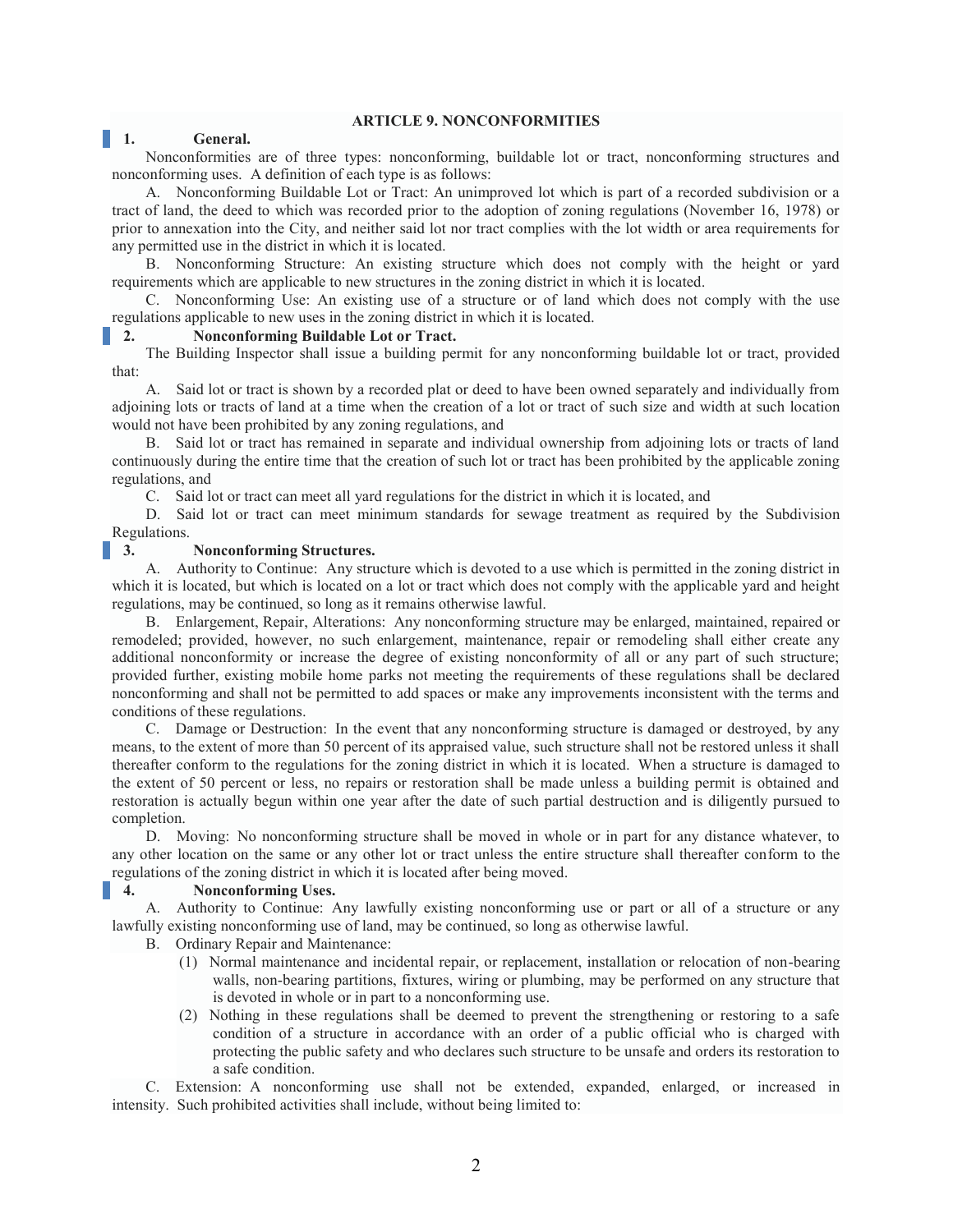- (1) Extension of such use to any structure or land area other than that occupied by such nonconforming use on the effective date of these regulations (or on the effective date of subsequent amendments hereto that cause such use to become nonconforming).
- (2) Extension of such use within a structure to any portion of the floor area that was not occupied by such nonconforming use on the effective date of these regulations (or on the effective date of subsequent amendments hereto that cause such use to become nonconforming); provided, however, that such use may be extended throughout any part of such structure that was lawfully and manifestly designed or arranged for such use on such effective date.

D. Enlargement: No structure that is devoted in whole or in part to a nonconforming use shall be enlarged or added to in any manner unless such structure and the use thereof shall thereafter conform to the regulations of the district in which it is located.

E. Damage or Destruction: In the event that any structure that is devoted in whole or in part to a nonconforming use is damaged or destroyed, by any non-intentional means, to the extent of more than 50 percent of its appraised value, such structure shall not be restored unless such structure and the use thereof shall thereafter conform to all regulations of the zoning district in which it is located, except for pole signs as described in Exhibit A of Ordinance 2323, dated December 20, 2012, and except for manufactured or mobile homes that are located outside of a mobile home park, which may be replaced upon issuance of a Special Use Permit, in accordance with Section 4.N of Article 10 of these regulations. When such damage or destruction is 50 percent or less, no repairs or restoration shall be made unless a building permit is obtained, and restoration is actually begun within one year after the date of such partial destruction and is diligently pursued to completion.

F. Moving: No structure that is devoted in whole or in part to a nonconforming use and no conforming use of land shall be moved in whole or in part for any distance whatever, to any other location on the same or any other lot or tract, unless the entire structure and the use thereof or the use of land shall thereafter conform to all regulations of the zoning districts in which it is located after being so moved.

G. Change in Use: If no structural alterations are made, any nonconforming use of a structure, or structure and premises, may as a special use be changed to another nonconforming use provided that the Board of Zoning Appeals either by general rule or by making findings in the specific case, shall find that the proposed use is equally appropriate or more appropriate to the district than the existing nonconforming use. In permitting such change, the Board of Zoning Appeals may require appropriate conditions and safeguards in accordance with Article 12, Section 2.B Variances. Once a change is made to a more appropriate use, the use shall not be returned to the original use or a less appropriate use.

H. Abandonment or Discontinuance: When a nonconforming use is discontinued or abandoned for a period of 12 consecutive months, such use shall not thereafter be reestablished or resumed, and any subsequent use or occupancy of such land shall comply with the regulations of the zoning district in which such land is located.

I. Nonconforming Accessory Uses: No use which is accessory to a principal non-conforming use shall continue after such principal use shall cease or terminate. See also Article 7 Signs, Sections 9 and 10 for specific regulations concerning nonconforming signs.

J. Nonconforming Residential Uses: Notwithstanding the provisions of Article 12, Section 2.C Granting a Substitution of a Nonconforming Use and Section 2.D Conditions of Determinations, any structure which is devoted to a residential use and which is located in a business or industrial district, may be remodeled, extended, expanded, and enlarged; provided that after any such remodeling, expansion or enlargement, such structure shall not be used to accommodate a greater number of dwelling or lodging units than such structure accommodated prior to any such work.

K. Nonconforming Uses: All existing mobile home or manufactured home parks not meeting the requirements of these regulations shall be declared nonconforming and shall not be permitted to add spaces or make any improvements inconsistent with the terms and conditions of these regulations; except that, any existing manufactured home park developed according to a valid special use permit or other approved development plan, shall become a legal, conforming use under these regulations.

(Ord. 2323)

#### **5. Status of Special Uses.**

A. Status of Existing Special Uses: Where a use exists at the effective date of these regulations and is permitted by these regulations only as a special use in the zoning district in which it is located, such use shall not be deemed to be a nonconforming use, but shall, without further action, be deemed a lawful conforming use in such zoning district. Such special use shall not be enlarged or expanded unless a special use application is approved as set out in Article 10 of these regulations.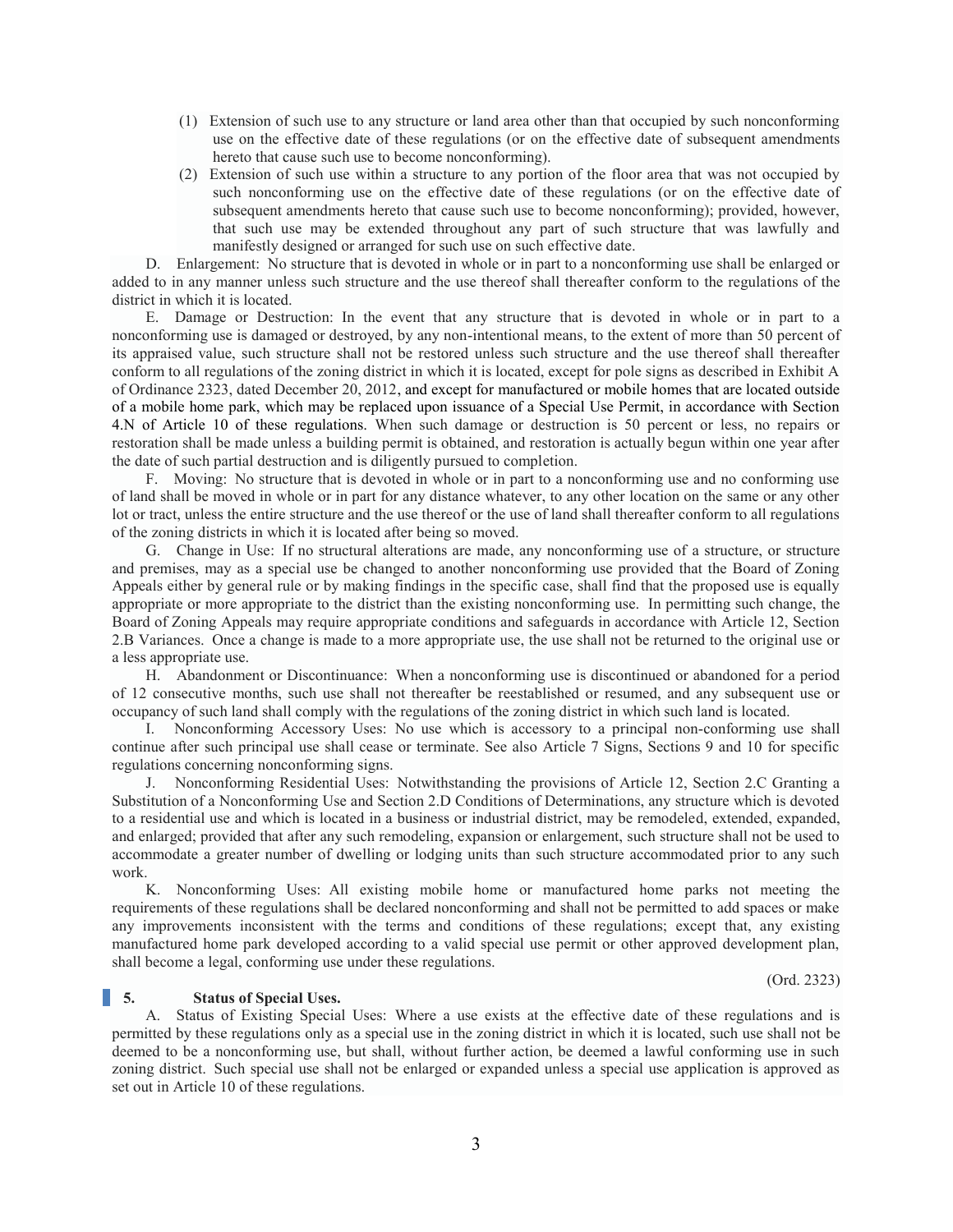B. Status of Future Special Uses: Any use for which a special use permit has been issued, as provided in these regulations, shall not be deemed to be a nonconforming use, but shall, without further action, be deemed a lawful conforming use.

**Section 2.** That Article 10 of the City's Zoning Regulations (incorporated as Appendix C to the De Soto City Code via Section 16-201 of Article 2 of Chapter XVI) is hereby amended to include new Section N., which shall read as follows:

N. Manufactured Home Dwellings on property zoned "R-A" Residential Agricultural, "R-H" Residential Historic, "R-0" Residential Suburban, "R-1" Residential Low Density, and "R-1A" Residential Moderate Density.

- Statement of Purpose: The purpose of this section is to allow for the replacement of an older mobile home or manufactured home for the purposes of upgrading to a newer unit, or replacing a damaged or destroyed unit. A Special Use Permit may only be granted for a manufactured home dwelling that is replacing a specific mobile home or manufactured home that existed on a lot or tract within the year preceding the application for the Special Use Permit.
- A Special Use Permit may only be approved when it can be determined that the benefit to the City from the replacement of an existing [or one that was removed within the year preceding the application for the Special Use Permit] manufactured or mobile home will:
	- sufficiently outweigh possible negative impacts upon surrounding property rights and values,
	- provide a significant upgrade to the form, function, appearance, and compatibility from the existing or previously existing dwelling unit,
	- outweigh any negative aspects of the proliferation or continuance of manufactured home dwellings to the De Soto community at large.

The applicant shall provide sufficient information so the following issues may be properly evaluated concerning a proposed replacement of an existing [or one that was removed within the year preceding the application for the Special Use Permit] dwelling.

- 1. Applicability: A Special Use Permit for the replacement of a mobile home or manufactured home dwelling shall only be considered in the following instances:
	- a. In the event of un-intentional damage to or destruction of an existing mobile or manufactured home, as defined in Article 9, Section 4E of these regulations.
	- b. To replace a mobile home or manufactured home currently existing outside of a mobile home park on an individual lot or tract within an R-A, R-H, R-0, R-1, or R-1A zoning district, or meets the requirements set forth in this subsection (b) but was removed from the individual lot or tract within the year preceding the application for the Special Use Permit.
- 2. Location Restrictions:
	- a. All applicable yard set-back requirements must be met.
	- b. No manufactured home shall be placed within an easement.
	- c. The replacement manufactured home shall be situated on the property as to negate any negative impacts to surrounding properties. A replacement manufactured home should be placed in the same location on the property as the original, providing that adjustments may be made for larger structures or to meet yard requirements.
	- d. Only one manufactured home dwelling may be placed on a lot or tract.
- 3. General Standards:
	- a. Skirts. Each manufactured home shall be equipped with skirts on all sides, such skirts to be of a material harmonious to the mobile home structure.
	- b. Parking. Off-street parking shall be provided within 60 feet of the manufactured home and shall be maintained at a minimum ratio of two car spaces for each manufactured home.
	- c. Utilities. The water supply shall be connected to the municipal water system and all plumbing shall be constructed and maintained in accordance with the city's plumbing code. All liquid waste shall be disposed of through the municipal sanitary sewer system. All plumbing shall comply with state and local plumbing laws and regulations. Each manufactured home shall be provided with at least a four inch sewer connection. The sewer connections shall be provided with suitable fittings so that a water tight connection can be made between the mobile home drain and the sewer connection.